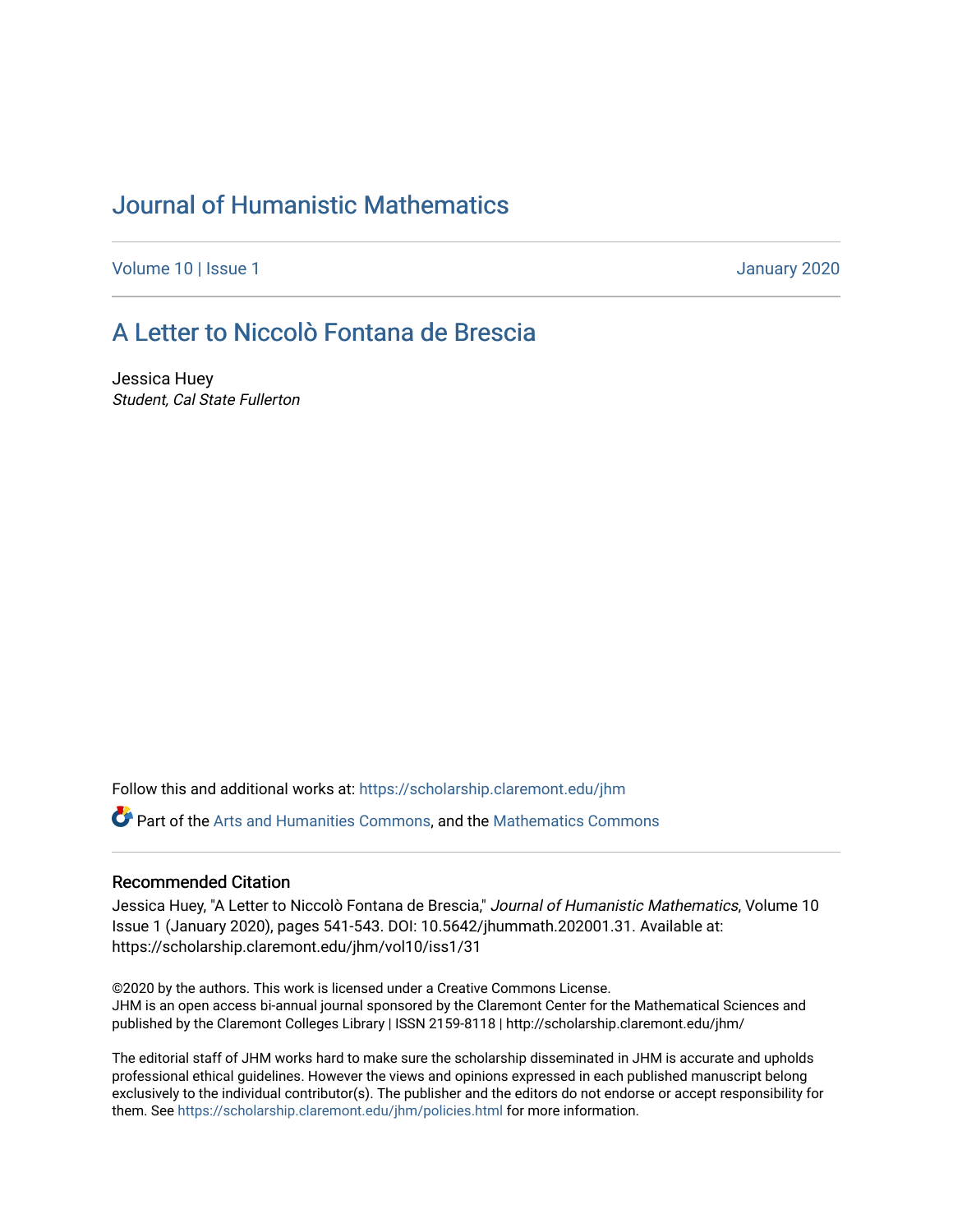## A Letter to Niccolò Fontana de Brescia

Jessica Huey

jhuey@csu.fullerton.edu

Dear Niccolò,

How are you?

I have heard much about you.

I wish I could say it was all good things,

But I cannot.

As for how I am doing,

I wish I could say it is all good things,

But I cannot.

I heard about your solution to the cubic.

How it must hurt to gain so much knowledge,

Yet not be credited for sharing it with the world.

Or, to be more accurate, when Cardano shared it with the world.

I heard about your other contributions to math,

Like arithmetic and number theory, the tetrahedron's volume, and translating Euclid's Elements.

How it must hurt to master math to such depth,

Yet not be honored for it.

[Journal of Humanistic Mathematics](http://scholarship.claremont.edu/jhm/) Volume 10 Number 1 (January 2020)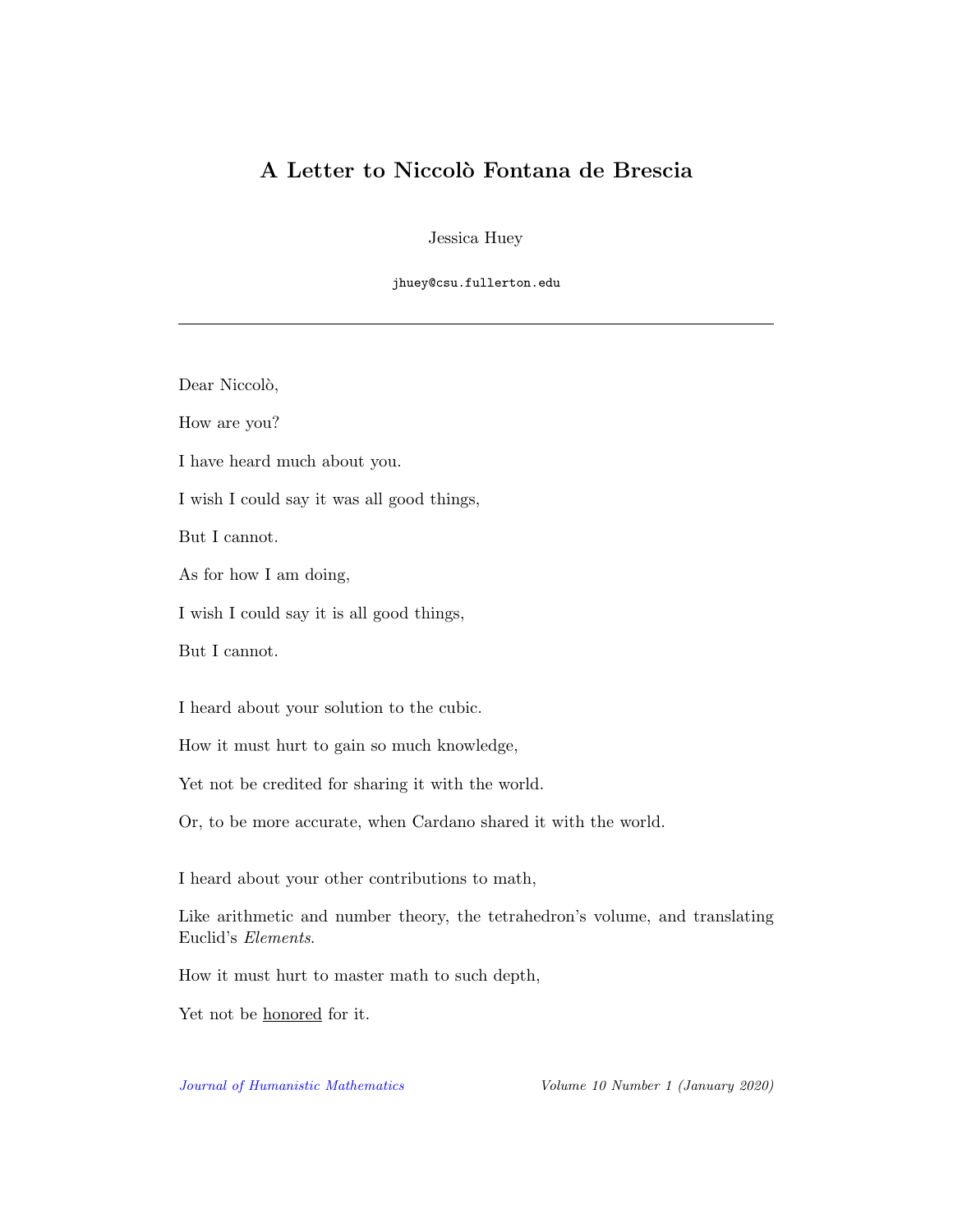I heard about how you got your scars,

The ones that you hide behind your beard, as well as the ones inside that no one can see.

How it must hurt to go through what you did,

And speak but not be heard.

I heard about the loneliness.

I know it hurts.

It hurts me too.

I don't want to sympathize

Because sympathy can hurt,

And it can add to the pain that may already be there.

I want to empathize

Because empathy can heal.

With understanding comes relief

And with relief comes healing.

I too have spoken and not been heard.

I too have shared and not been credited.

I too have lived and been hurt.

I hope this brings you some relief.

I hope this doesn't pain you to hear this, all these years (and centuries) later.

Your deathday happens to be in exactly a week.

I hope that by remembering you and sharing your story, this brings strength to you